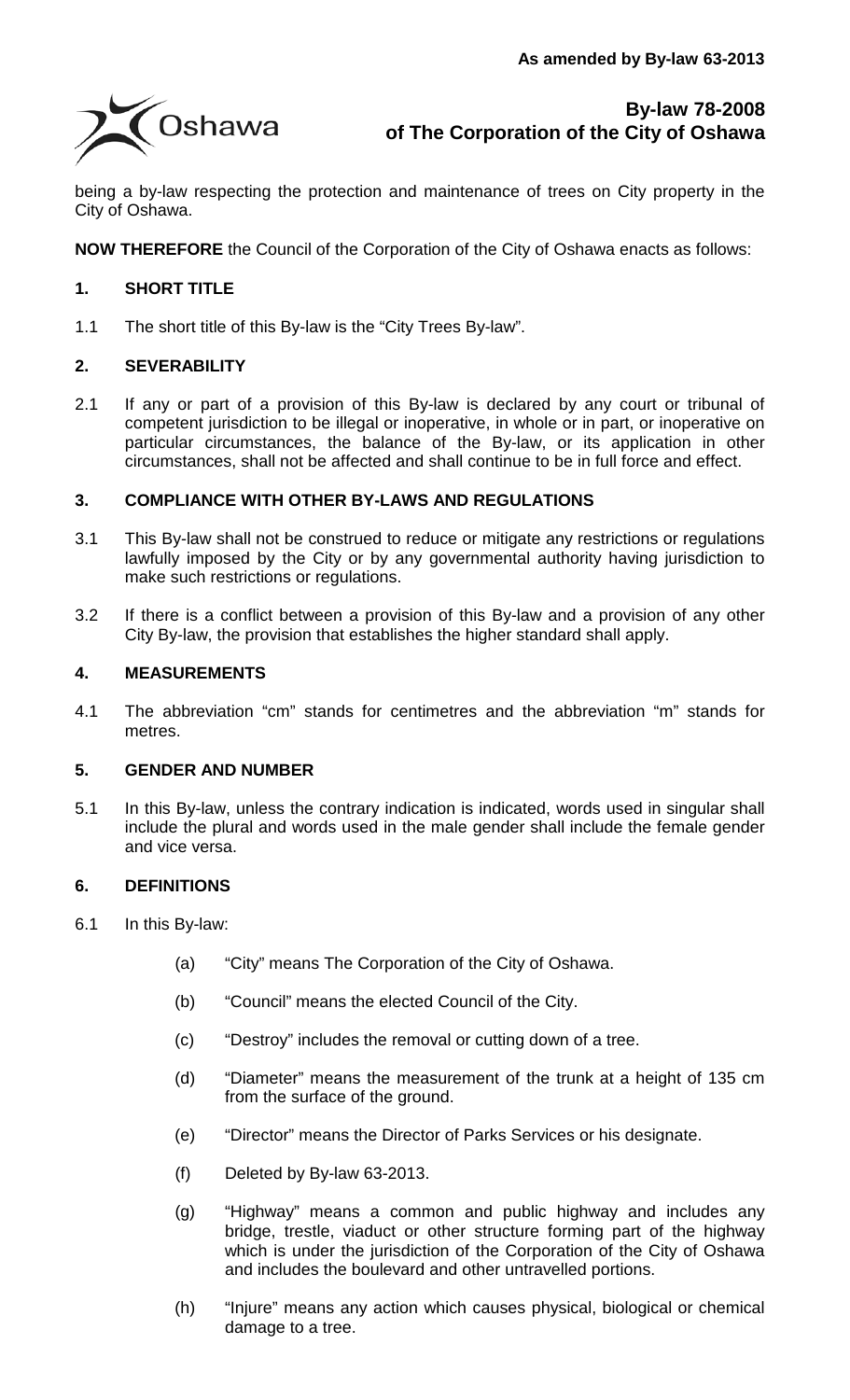- (i) "Municipal Property" means any City owned land or property under the jurisdiction of the City.
- (j) "Officer" means a municipal law enforcement officer appointed to enforce the By-laws of the City.
- (k) "Person" includes an individual, association, firm, partnership, corporation, trust, organization, trustee, or agent, and their heirs, executors, or legal representatives.
- (l) "Tree" means any living species of woody perennial plant, including its root system, which can reach a height of at least 4.5 m at physiological maturity.
- (m) "City Tree" means any tree 50% or more of the trunk of which is located on municipal property is deemed to be owned by the City.

# **7. AUTHORITY OF THE DIRECTOR**

- 7.1 Notwithstanding section 8 of this By-law, the Director is hereby authorized to plan, regulate, supervise and carry out all planting, removal, pruning, trimming and, any and all maintenance activities with respect to trees 50% or more of the trunk of which is located on municipal property.
- 7.2 In the event that the Director determines that there is insufficient space to plant a tree satisfactorily entirely on municipal property, the Director may plant or cause to be planted a tree at the City's expense on adjacent private property subject to the consent of the owner of the private property and subject to the tree being planted within 2.5 m of the property line. Once planted, the tree becomes the property of the owner of the private property on which it is planted and the City shall not be liable for maintenance or otherwise.
- 7.3 The Director, Officers or each person supervised by and assisting the Director or an Officer may, at any reasonable time, enter upon land lying along any of the City's highways,
	- (a) to inspect trees and conduct tests on trees; and
	- (b) to remove decayed, damaged or dangerous trees or branches of trees if, in the opinion of the Director, the trees or branches pose a danger to the health or safety of any person using the highway.
- 7.4 The Director, Officers or each person supervised by and assisting the Director or an Officer may remove a decayed, damaged or dangerous tree or branch of a tree immediately and without notice to the owner of the land upon which the tree is located if, in the opinion of the Director, the tree or branch poses an immediate danger to the health or safety of any person using the highway.

# **8. PROHIBITED ACTIVITIES**

- 8.1 No person shall plant or cause to be planted a tree on municipal property without the written approval of the Director.
- 8.2 No person shall injure or destroy a tree or any part of a tree located on municipal property.
- 8.3 No person shall interfere with a tree or part of a tree located on municipal property, including but not limited to attaching, affixing or placing upon in any manner any object or thing to a tree or part of a tree, and climbing the tree.